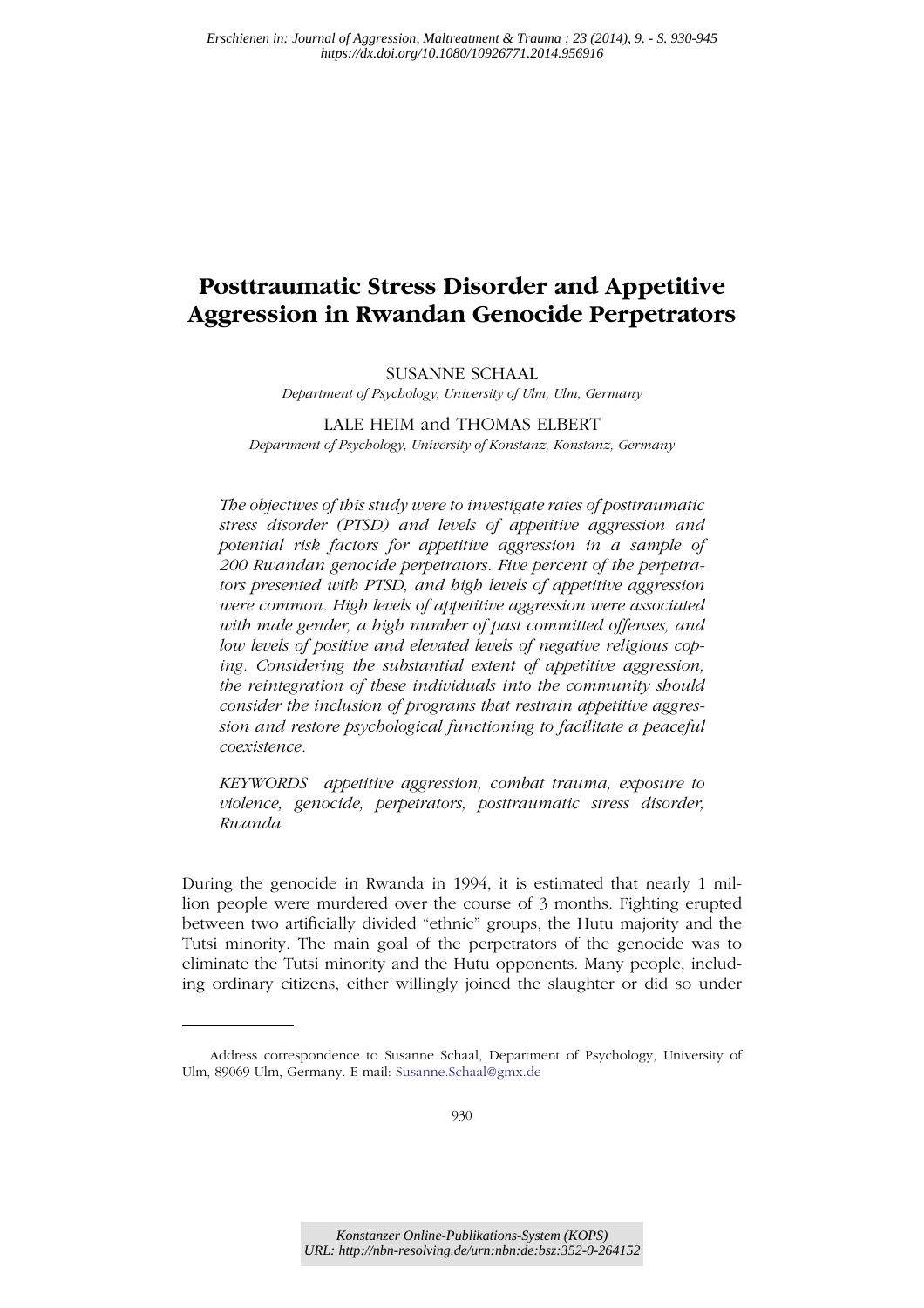coercion. The perpetrator group carried out extreme violence, encouraged by impunity. In fact, there were even negative consequences for refusing the order to kill. According to Scherrer (1997), 25% of the Hutu population (including children and women) directly participated in the perpetration of the Rwandan genocide. A period of norm shifts preceded the killings. It was propagated that the Tutsi would be a dangerous threat to the Hutu and the conclusion that the killings of the Tutsi were necessary and justifiable acts of perceived revenge was generated. This collective shift in perceptions altered the consciousness to acceptance of killings (Dutton, 2007). Moreover, because of the impunity, violence became "normalized." According to Moshman (2011) the mass killings during the genocide were crimes of group violence, which involved a dichotomization of social identities. The dehumanization of the outgroup (Tutsi) turned the killing acceptable and less bad. Conformity was reinforced through extreme social pressure. Moreover, the phenomenon of *groupthink*—a mode of thinking that can be found in people who deeply belong to a cohesive group—further enhanced participation in killings. According to Dutton (2007), killers engaging in groupthink have an illusion of invulnerability and moral righteousness, which might result in extreme risk taking and negative stereotypes of outgroups. They strive for unanimity that renders them blind to realistically evaluate alternative courses of action. A feeling of perceived threat could enhance this phenomenon.

In recent years, research into the mental health consequences of the Rwandan genocide has increased. Several surveys have demonstrated that symptoms of posttraumatic stress disorder (PTSD; Brounéus, 2010; Pham, Weinstein, & Longman, 2004; Schaal & Elbert, 2006; Sezibera, Van Broeck, & Philippot, 2009) and depression (Brounéus, 2010; Schaal, Jacob, Dusingizemungu, & Elbert, 2011) are common among Rwandan genocide survivors. Research on the mental health of the Rwandan perpetrators is scarce. Some have argued that participation in mass violence and the infliction of harm on others could be considered a potentially traumatizing event that could also cause trauma-related symptoms (MacNair, 2002a; Staub, 2006). Indeed, the results of a recent study showed that imprisoned perpetrators of the Rwandan genocide exhibit a considerable degree of psychiatric morbidity (Schaal, Weierstall, Dusingizemungu, & Elbert, 2012).

Following the genocide, the judicial system in Rwanda was completely destroyed. Trials proceeded only slowly and, over the years, the suspects were still detained in overcrowded jails. All those who participated could not possibly be imprisoned. Thus, a traditional Rwandan community-based conflict resolution system called *Gacaca* was initiated. People who confessed their crimes during the Gacaca trials and who were found guilty of participating in the genocide receive a reduction of their sentences and serve all or part of their sentence doing community service. Travail d'Intérêt Général (TIG) is the French acronym that refers to community service, which is meant to help confessed perpetrators return to Rwandan society. During the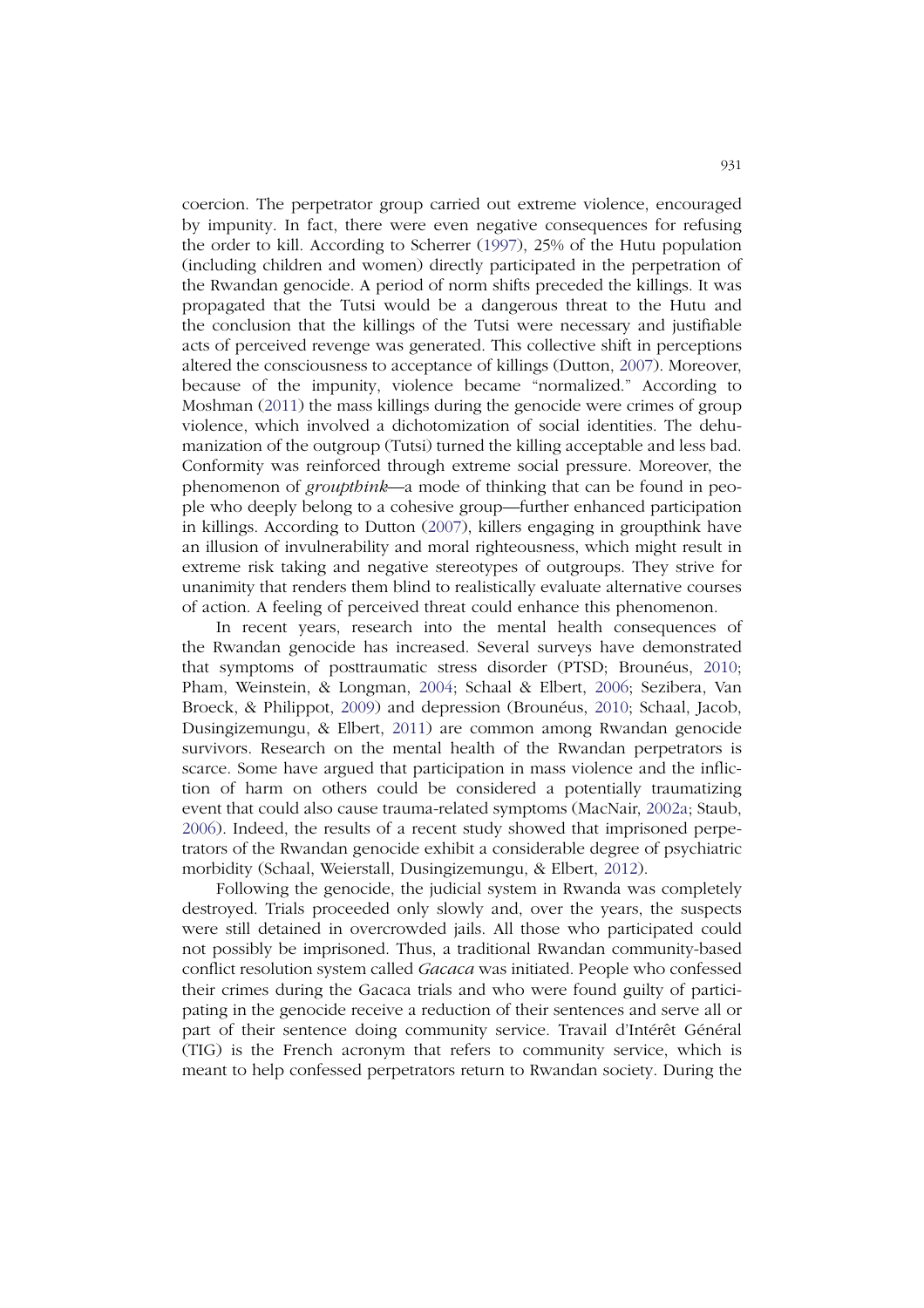week, the so-called tigistes live in camps (comparable to prisons); however, they have more rights in comparison to prisoners, as they are sometimes allowed to visit their families for the weekend. The first goal of this study was thus to examine rates of PTSD in Rwandan genocide perpetrators who do community service as part of their punishment (tigistes).

Whereas some authors have argued that the commitment of violence might be traumatizing (MacNair, 2002a; Staub, 2006), other researchers have noted that the commitment of violence can even be appealing and fascinating (Elbert, Weierstall, & Schauer, 2010; Nell, 2006; Silva, Derecho, Leong, Weinstock, & Ferrari, 2001). Elbert and colleagues (2010) defined appetitive aggression as the "perpetration of violence or the infliction of harm to a victim that is aimed to experience violence-related enjoyment by the exposure to violence cues" (p. 104). Thus, it is not solely the instrumental gain that drives aggression, but aiming for an intrinsic reward. A number of recent studies have investigated appetitive aggression in Rwandan genocide prisoners (Weierstall, Schaal, Schalinski, Dusingizemungu, & Elbert, 2011), former Congolese combatants (Hecker, Hermenau, Maedl, Elbert, & Schauer, 2012), and child soldiers from Uganda (Weierstall, Schalinski, Crombach, Hecker, & Elbert, 2012). "We became more and more cruel, more and more calm, more and more bloody" is one of numerous statements of Rwandan genocide perpetrators describing appetitive aggression (Hatzfeld, 2004, p. 50).

Several studies have shown that appetitive aggression might be a protective factor for the development of PTSD symptoms (Elbert et al., 2010; Weierstall et al., 2011). Elbert and coauthors (2010) found fewer symptoms of PTSD in those who reported higher levels of appetitive violence. The authors explained a resilience mechanism on the basis of the competition between two associative memory networks, the trauma/fear network (e.g., Schauer, Neuner, & Elbert, 2011) and the "hunting network," and suggested that appetitive aggression might prevent the integration of traumatic events into the fear network (Elbert et al., 2010). We therefore examined whether those perpetrators with a higher PTSD symptom severity would display lower levels of appetitive aggression compared with those who showed less severe symptoms of PTSD.

In terms of demographic variables, male gender constitutes one reported risk factor in the development of appetitive aggression. Several studies have found that males show a higher degree of appetitive aggression than female participants (Hecker et al., 2012; Weierstall et al., 2011). Violence might therefore be more fascinating and appealing for men than for women (Elbert et al., 2010). We explored whether male genocide perpetrators would display higher levels of appetitive aggression compared to female perpetrators.

Several researchers have found appetitive aggression to be a predictor of the number of committed crimes in different African conflict regions. They reported that appetitive aggression was positively associated with perpetrated violent acts in Ugandan child soldiers (Elbert et al., 2010),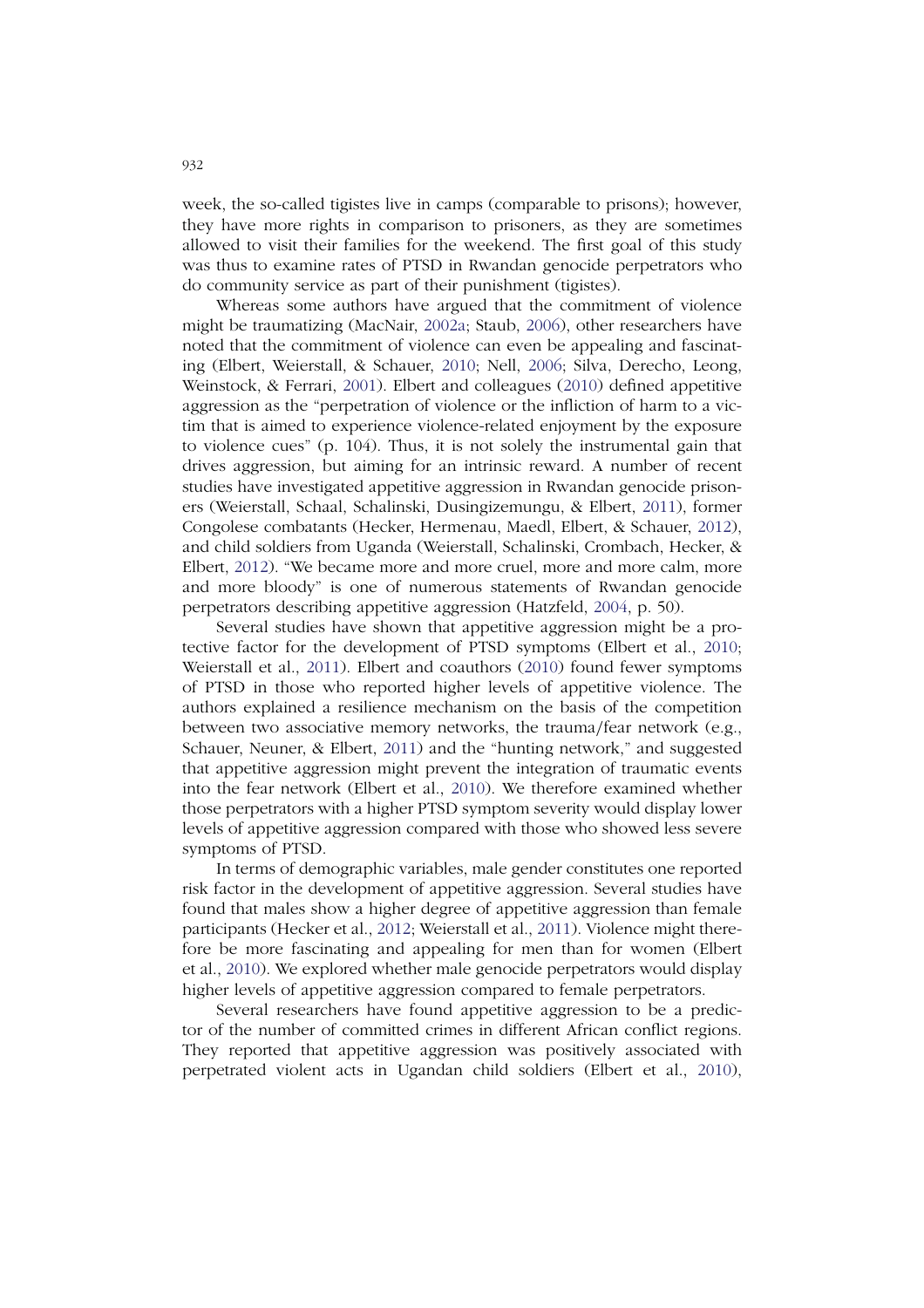Congolese ex-combatants (Hecker et al., 2012), and Rwandan genocide perpetrators (Weierstall et al., 2011). This study investigated the association between the number of committed offenses and appetitive aggression.

It has often been argued that religiosity might be considered a control system that prescribes socially acceptable behavior and cultural norms. Hence, adherence to religious principles might be expected to be negatively related to aggression and violent behavior. A large number of studies have found that religiosity might inhibit aggressive behavior (Hardy, Walker, Rackham, & Olsen, 2012; Landau, Björkqvist, Lagerspetz, Österman, & Gideon, 2002; Leach, Berman, & Eubanks, 2008). However, the association between appetitive aggression and religiosity has received no attention to date. We examined the relationship between religious coping and appetitive aggression and assumed that high levels of positive religious coping would restrict appetitive aggression and that low levels of negative religious coping would boost this characteristic.

The second goal of this study was to examine levels of appetitive aggression and explore variables associated with appetitive aggression in perpetrators. We investigated the following correlates and thus potential predictors of levels of appetitive aggression: PTSD symptom severity, gender, number of committed types of crimes, and religious coping. In accordance with previous research, we hypothesized that appetitive aggression would be predicted by lower levels of PTSD symptom severity, male gender, higher levels of reported crimes, and higher levels of negative but lower levels of positive religious coping.

#### **METHOD**

#### Participants and Procedure

Eligible participants were perpetrators of the Rwandan genocide who were at least 18 years old during the genocide in 1994 and who had experienced the genocide. They had all confessed genocide-related crimes and were all performing community service as part of their punishment in one of the following TIG camps in Kigali: Mont-Kigali (26.5%, *n* = 53; total number of inmates,  $N = 300$ ), Nduba (30.0%,  $n = 60$ ; total number of inmates,  $N = 235$ ), Kinyinya (28.0%,  $n = 56$ ; total number of inmates,  $N = 145$ ), Kayanga (9.0%,  $n = 18$ ; total number of inmates,  $N = 361$ ), or Rusororo (6.5%,  $n = 13$ ; total number of inmates,  $N = 256$ ). A total of 200 genocide perpetrators were interviewed for this study. Six individuals who were approached refused to participate in the trial. The sample consisted of 67 women (33.5%) and 133 men (66.5%); the mean age was 52.13 years (*SD* = 10.37; range = 35–80). As more men committed serious offenses during the genocide, more men than women have been convicted. The random selection reflects this gender imbalance. Further characteristics of the sample can be drawn from Table 1.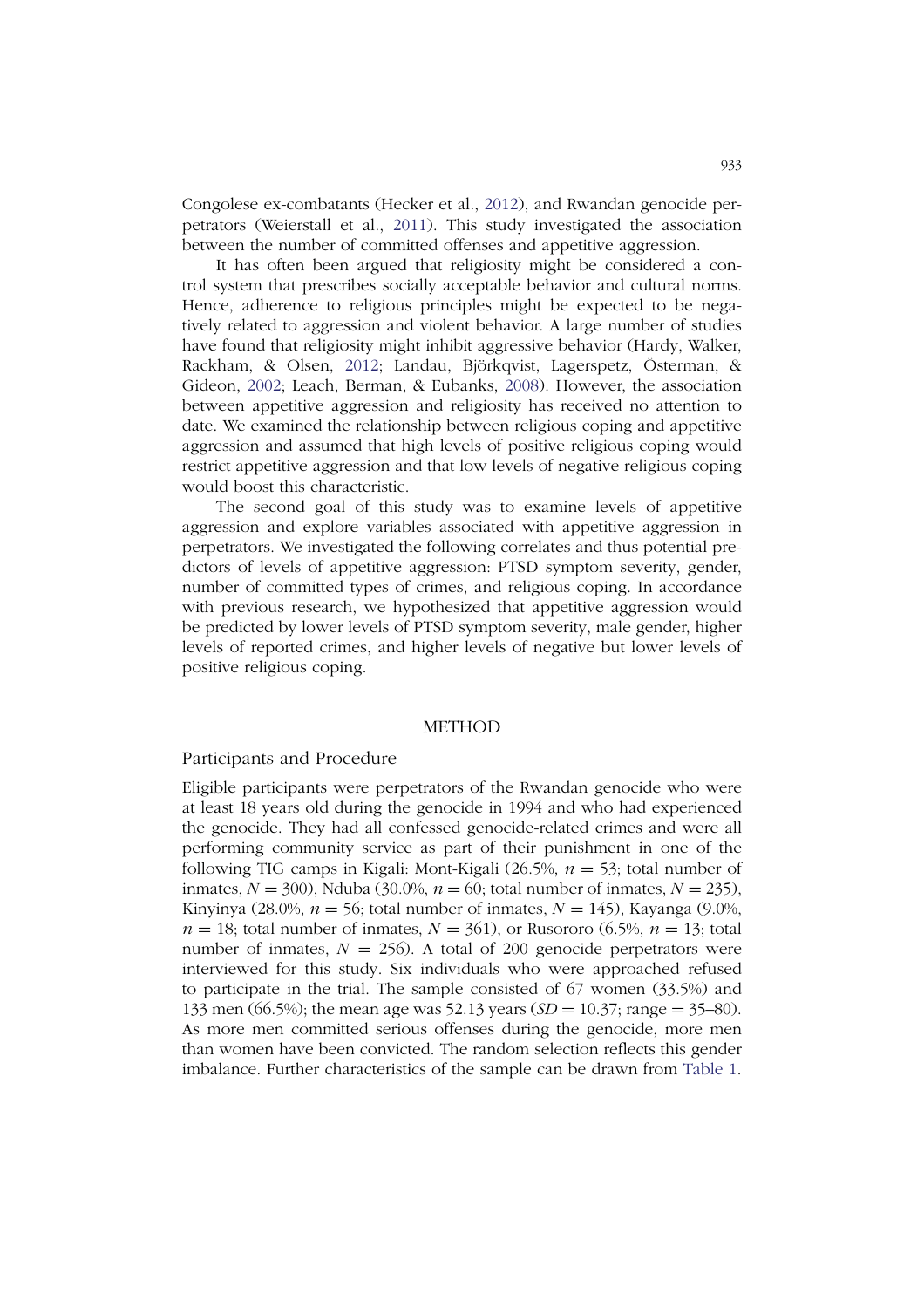| Variable                            | $\boldsymbol{n}$ | $\frac{0}{0}$ | $\boldsymbol{M}$ | SD    |
|-------------------------------------|------------------|---------------|------------------|-------|
| Sex                                 |                  |               |                  |       |
| Male                                | 133              | 66.5          |                  |       |
| Female                              | 67               | 33.5          |                  |       |
| Age                                 |                  |               | 52.13            | 10.37 |
| Highest school degree obtained      |                  |               |                  |       |
| No degree                           | 143              | 71.5          |                  |       |
| Primary school                      | 53               | 26.5          |                  |       |
| Secondary school                    |                  |               |                  |       |
| Apprenticeship                      | 4                | 2.0           |                  |       |
| University                          |                  |               |                  |       |
| Number of school years completed    |                  |               | 2.86             | 2.79  |
| Religion                            |                  |               |                  |       |
| Catholic                            | 122              | 61.0          |                  |       |
| Protestant                          | 50               | 25.0          |                  |       |
| Islamic                             | 3                | 1.5           |                  |       |
| Adventist                           | 21               | 10.5          |                  |       |
| Other                               | 3                | 1.5           |                  |       |
| No religion                         | 1                | 0.5           |                  |       |
| Marital status                      |                  |               |                  |       |
| Married                             | 156              | 78.0          |                  |       |
| Widowed                             | 32               | 16.0          |                  |       |
| Other (single, separated, divorced) | 12               | 6.0           |                  |       |
| TIG camp                            |                  |               |                  |       |
| Nduba                               | 58               | 29.0          |                  |       |
| Kininya                             | 56               | 28.0          |                  |       |
| Mont Kigali                         | 55               | 27.5          |                  |       |
| Kayanga                             | 18               | 9.0           |                  |       |
| Rusororo                            | 13               | 6.5           |                  |       |

**TABLE 1** Demographic Characteristics in Rwandan Genocide Perpetrators

*Note. N* = 200. TIG = Travail d'Intérêt Général.

The study was conducted in Kigali, Rwanda, in January and February 2011. It was approved by the University of Konstanz Ethical Review Board, the Rwandan Ministry of Science and Technology, and the Ministry of Internal Security/Rwanda Prisons Service. All participants were fully informed of the study's procedure and aims, including voluntary participation, and provided us their signed, written informed consent. Participants were informed that the interviewers operated independently of the TIG system and that the information given would be kept strictly confidential. The diagnostic interviews were carried out by 10 local psychologists. Participants were randomly assigned to the interviewers. All local raters had already received extensive training in conducting structured diagnostic interviews and the various questionnaires had already been translated into Kinyarwanda as part of previous studies (Schaal, Jacob, Dusingizemungu, & Elbert, 2010, 2012). The Brief Religious Coping Scale (Brief RCOPE; Pargament, Smith, Koenig, & Perez, 1998) was translated into Kinyarwanda and blind-reverse translated by Rwandans. The interviews were individually carried out in

934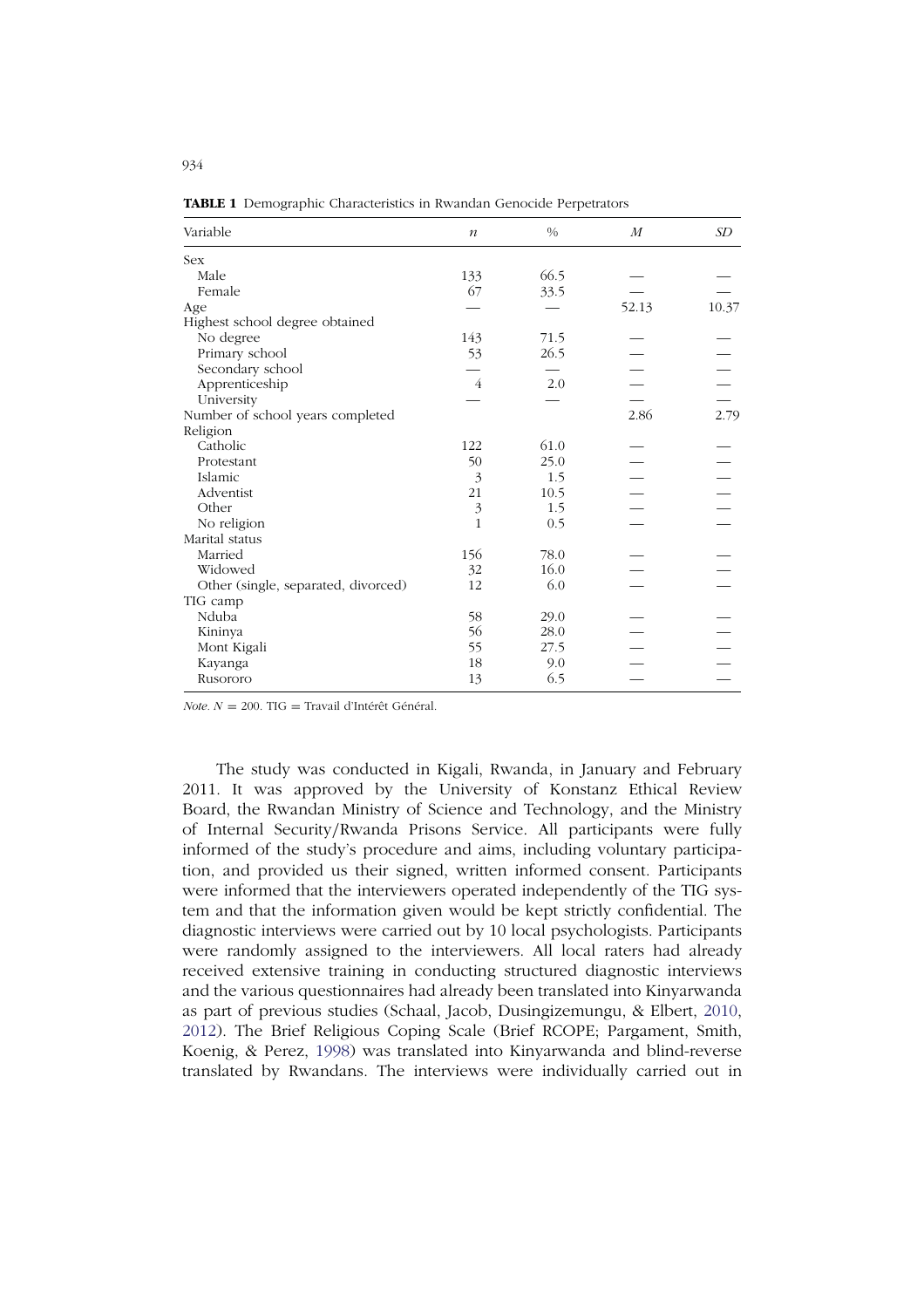private rooms at the TIG camps. Researchers informed TIG staff about the aforementioned inclusion criteria and perpetrators were randomly selected from a complete list of inmates. The interviews lasted about 2 hr. Participants received no financial compensation.

#### Measures

Interviewers obtained sociodemographic data from each respondent. Ethnicity was not directly asked, as it is illegal to collect this type of information in Rwanda. However, to assign the participants to a probable ethnic group, interviewers asked the following question: During the genocide, did you belong to the group which had been persecuted? During the genocide, the Tutsi minority was the group that had been persecuted. Almost all (97%,  $n = 194$ ) indicated that they did not belong to the group that had been persecuted during the genocide. The respective TIG personnel provided objective information on criminological characteristics (e.g., the crime for which interviewees had been convicted, the amount of time spent in prison, and in the TIG camp) on the basis of official documents. The interviewers measured potentially traumatic events using the modified Event Scale of Schaal and Elbert (2006), which assessed the lifetime exposure to 26 different potentially traumatic event types. Interviewers asked if the person had ever committed any of 16 different types of crimes (Offense Scale) in the past. This list has already been used in a previous study (Schaal et al., 2012). Participants were asked to indicate the most frightening event ever experienced (from the Event Scale or the Offense Scale) to which the rating of PTSD symptoms referred.

Appetitive aggression was assessed using the Appetitive Aggression Scale (AAS; Weierstall & Elbert, 2011). The AAS is a 15-item scale carried out as a semistructured interview, which has also been successfully used and validated in East Africa (Hecker et al., 2012; Weierstall et al., 2011). Respondents rate each of the statements according to a 5-point scale ranging from 0 (*totally disagree*) to 4 (*totally agree*), representing increasing levels of agreement. The AAS refers to the appetitive perception of violence (e.g., "is it exciting for you if you make an opponent really suffer," "once you got used to being cruel, did you want to be crueller and crueller"). The appetitive aggression score was the sum of all 15 items (possible scores range from 0–60; Cronbach's α = .88). We assessed current diagnostic status and symptom severity of PTSD using the PTSD Symptom Scale–Interview (PSS–I), in which possible scores of the PTSD sum score range from 0 to 51 (Cronbach's  $\alpha = .93$ ; Foa & Tolin, 2000). Religious coping was assessed using the Brief Religious Coping Scale (Brief RCOPE; Pargament et al., 1998). The Brief RCOPE measures current positive (seven items) and negative (seven items) patterns of religious coping methods ("wondered what I did for God to punish me" or "tried to see how God might be trying to strengthen me in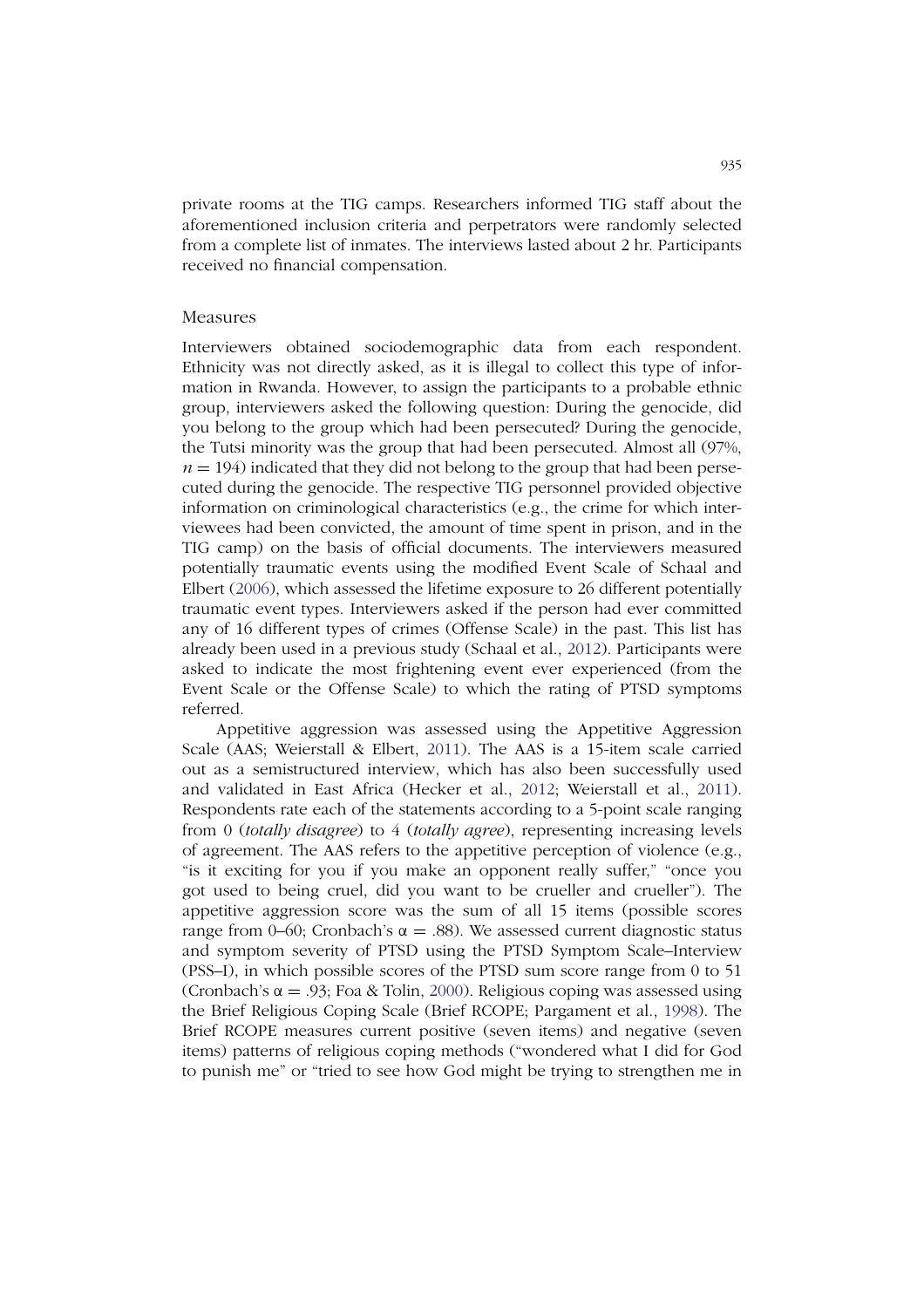this situation" are examples of negative and positive religious coping items). Participants indicate the extent to which they currently use the particular religious method of coping on a 4-point Likert scale ranging from 0 (*not at all*) to 3 (*a great deal*).

The positive religious coping score (Cronbach's  $\alpha = .84$ ) and the negative religious coping score (Cronbach's  $\alpha = .77$ ) was the sum of the respective seven items (possible scores range from 0–21). All diagnostic instruments were administered as clinical interviews.

## Data Analysis

The presented descriptive data are expressed as frequencies (%), mean scores, and standard deviations. As the appetitive aggression sum score is a count variable and is not normally distributed and heteroscedatic (Breusch Pagan Test,  $\chi^2 = 30.21$ ,  $p < .001$ ), multiple linear aggression was not appropriate. The association between appetitive aggression and different predictor variables was therefore investigated through negative binomial regression analysis. The following independent variables were simultaneously entered into the analysis: gender, PTSD sum score, number of committed offenses, positive religious coping score, and negative religious coping score. The number of types of lifetime traumatic events was entered as a control variable to regulate confounding effects. Data analysis was conducted using version 20 of the SPSS software. The reported statistical tests were one-tailed.

#### **RESULTS**

# Trauma Exposure and Posttraumatic Stress Disorder

Perpetrators were exposed to a wide range of potentially traumatic events. The mean number of reported types of lifetime potentially traumatizing events was 8.16  $(SD = 3.36, \text{ range} = 1-19)$  from a possible 26 (Event Scale). From the total sample, the majority of those interviewed (73.5%;  $n = 147$ ) indicated an event from the Event Scale as the most frightening event they had ever experienced;  $14\%$  ( $n = 28$ ) indicated an event where they themselves had perpetrated violent acts as their most frightening event (Offense Scale); and 12.5% ( $n = 25$ ) indicated that none of these events were experienced as frightening.

The mean of the PTSD sum score was  $M = 2.66$  (*SD* = 5.45, range = 0–27). Diagnostic criteria for PTSD were met by 5.3% (*n* = 10). Of those who fulfilled diagnostic criteria for PTSD, the majority indicated an event they had experienced themselves as an etiological event for their PTSD symptomatology (70.0%;  $n = 7$ ); one third (30.0%;  $n = 3$ ) indicated a crime that they had committed as the event to which their symptoms referred.

936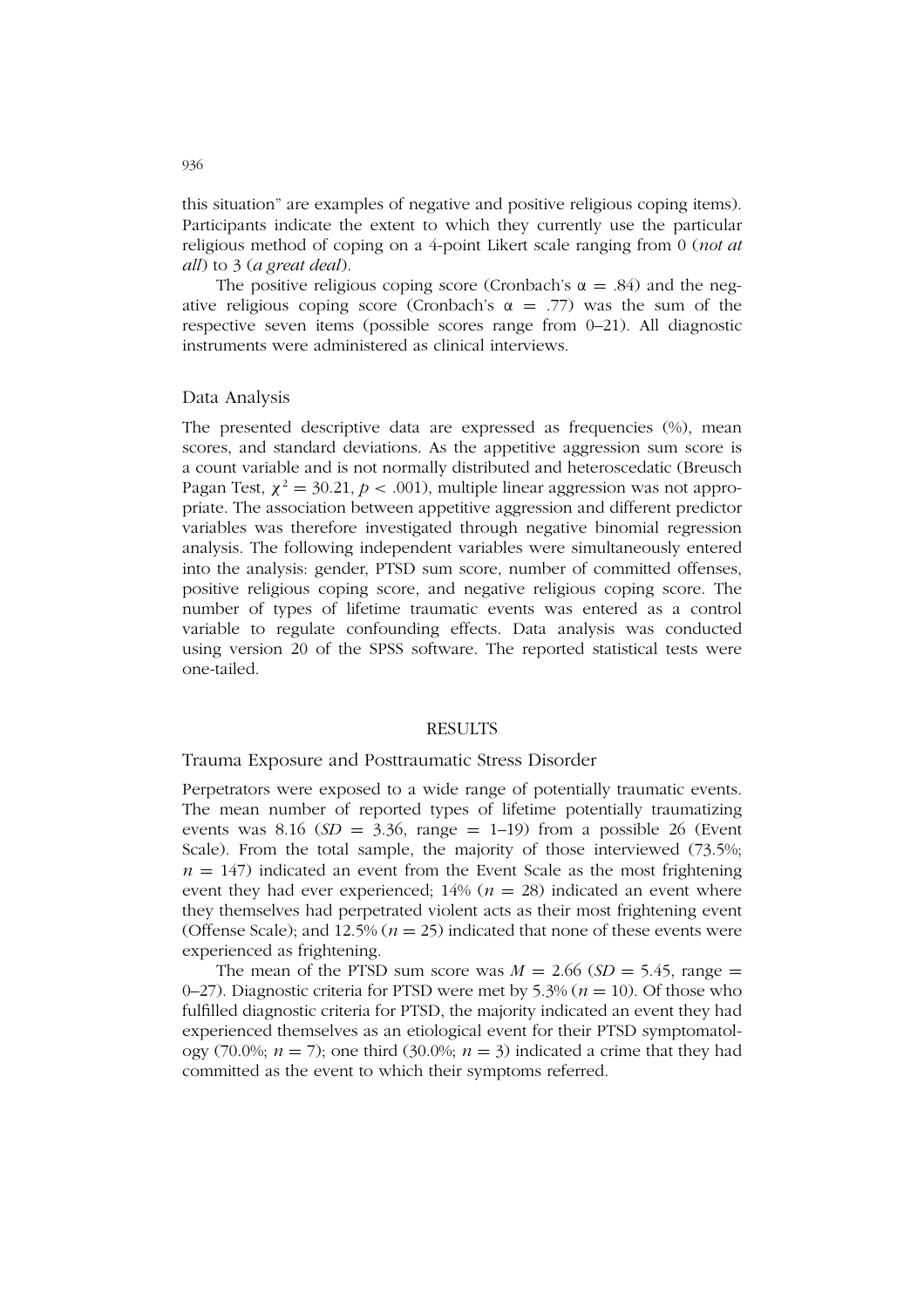Criminological Characteristics and Committed Offenses

All of the perpetrators had been convicted. On average, 4.02 years had passed since their conviction  $(SD = 0.64$ , range  $= 1-6$  years). According to the official documents, the main offenses for which the perpetrators had been convicted included murder (12.0%;  $n = 24$ ) and assisted murder (72.5%;  $n = 145$ ). At the time of their conviction, the sentences ranged from 10 to 336 months (28 years) with a mean of  $M = 136.94$  months (11 years;  $SD =$ 61.90 months). Before doing community service in the TIG camps, perpetrators had spent an average of 16.68 months in prison (*SD* = 33.07, range  $= 0$ –156 months). At the time of the interview, they had already spent of average 28.34 months in the TIG camps  $(SD = 12.19)$ , range =  $4-62$ months).

The most frequently reported offenses for males and females included "assisted murder" (90.2%;  $n = 120$  vs. 70.1%;  $n = 47$ ) and "violation" of goods" (63.2%; *n* = 84 vs. 25.4%; *n* = 17%). Figure 1 summarizes the offenses of males and females. Gender comparisons on the different offenses committed found significant group differences for the offenses



**FIGURE 1** Percentage of committed offenses in Rwandan male ( $n = 133$ ) and female ( $n =$ 67) perpetrators. Note. Two offenses of the Offense Scale ("poisoning" and "sexual assault") were indicated by none of the participants.  $^{**}p < .01$ .  $^{***}p < .001$ .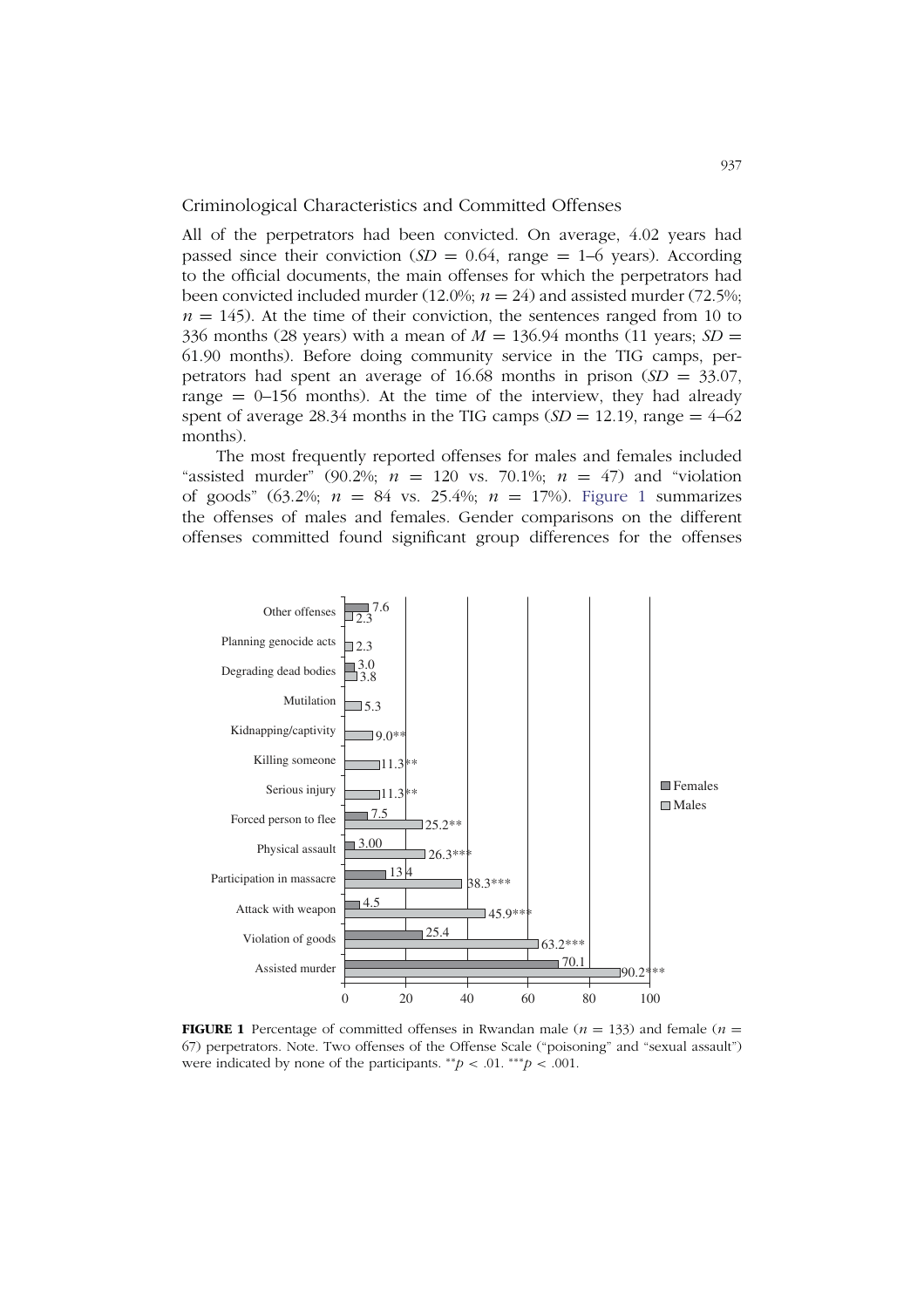"assisted murder,"  $\chi^2(1, N = 200) = 13.03, p < .001$ ; "violations of goods,"  $\chi^2(1, N = 200) = 25.45, p < .001$ ; "attack with weapon,"  $\chi^2(1, N = 200)$  $=$  35.97, *p* < .001; "participation in massacre,"  $\chi^2(1, N = 200) = 13.17, p <$ .001; "physical assault,"  $\chi^2(1, N = 200) = 16.09$ ,  $p < .001$ ; "forced person to flee,"  $\chi^2(1, N = 200) = 8.98$ ,  $p = .002$ ; "serious injury,"  $\chi^2(1, N = 200)$  $= 8.17, p = .003$ ; "killing someone,"  $\chi^2(1, N = 200) = 8.17, p = .003$ ; and "kidnapping/captivity,"  $\chi^2(1, N = 200) = 6.41$ ,  $p = .009$ . Men reported significantly more types of committed offenses  $(M = 3.33, SD = 2.24)$  than women ( $M = 1.35$ ,  $SD = 0.85$ ),  $U = 1,740.50, p < .001$ .

## Appetitive Aggression and Correlates of Appetitive Aggression

The mean of the AAS score in the total sample was  $10.49$  ( $SD = 10.46$ , range  $= 0$ –60). Negative binomial regression analysis was used to analyze the relationship between the independent variables of the PTSD sum score, gender, number of committed offenses, and religious coping. The number of experienced lifetime traumatic events was entered as a control variable. The results of the negative binomial regression analysis are presented in Table 2.

Male perpetrators displayed significantly higher levels of appetitive aggression than female perpetrators,  $M = 12.82$  ( $SD = 11.60$ ) versus  $M =$ 5.87 (*SD* = 5.31), respectively. Perpetrators who reported a greater number of past committed crimes were more likely to show higher levels of appetitive aggression. There was a negative correlation between current positive religious coping and appetitive violence, demonstrating that respondents with more positive religious coping displayed lower levels of appetitive violence. Negative religious coping, in turn, was positively related to appetitive aggression. A greater number of past potentially traumatic lifetime events was associated with a higher AAS. PTSD symptom severity did not significantly contribute to the prediction of the AAS.

| Predictors                      | $B_{\rm AAS}$ | BSE <sub>AS</sub> |  |
|---------------------------------|---------------|-------------------|--|
| Gender <sup>a</sup>             | $-0.27*$      | 0.16              |  |
| PTSD sum score                  | 0.01          | 0.01              |  |
| Number of committed offenses    | $0.17***$     | 0.04              |  |
| Positive religious coping score | $-0.04*$      | 0.02              |  |
| Negative religious coping score | $0.03**$      | 0.01              |  |
| Number of traumatic events      | $0.03*$       | 0.02              |  |

**TABLE 2** Negative Binomial Regression Analysis with the Appetitive Aggression Score (AAS) as the Dependent Variable in Rwandan Genocide Perpetrators

*Note.*  $N = 200$ . PTSD = posttraumatic stress disorder.<br><sup>a</sup>Gender coded as female = 0, male = 1.

<sup>∗</sup>*p* < .05. ∗∗*p* < .01. ∗∗∗*p* < .001.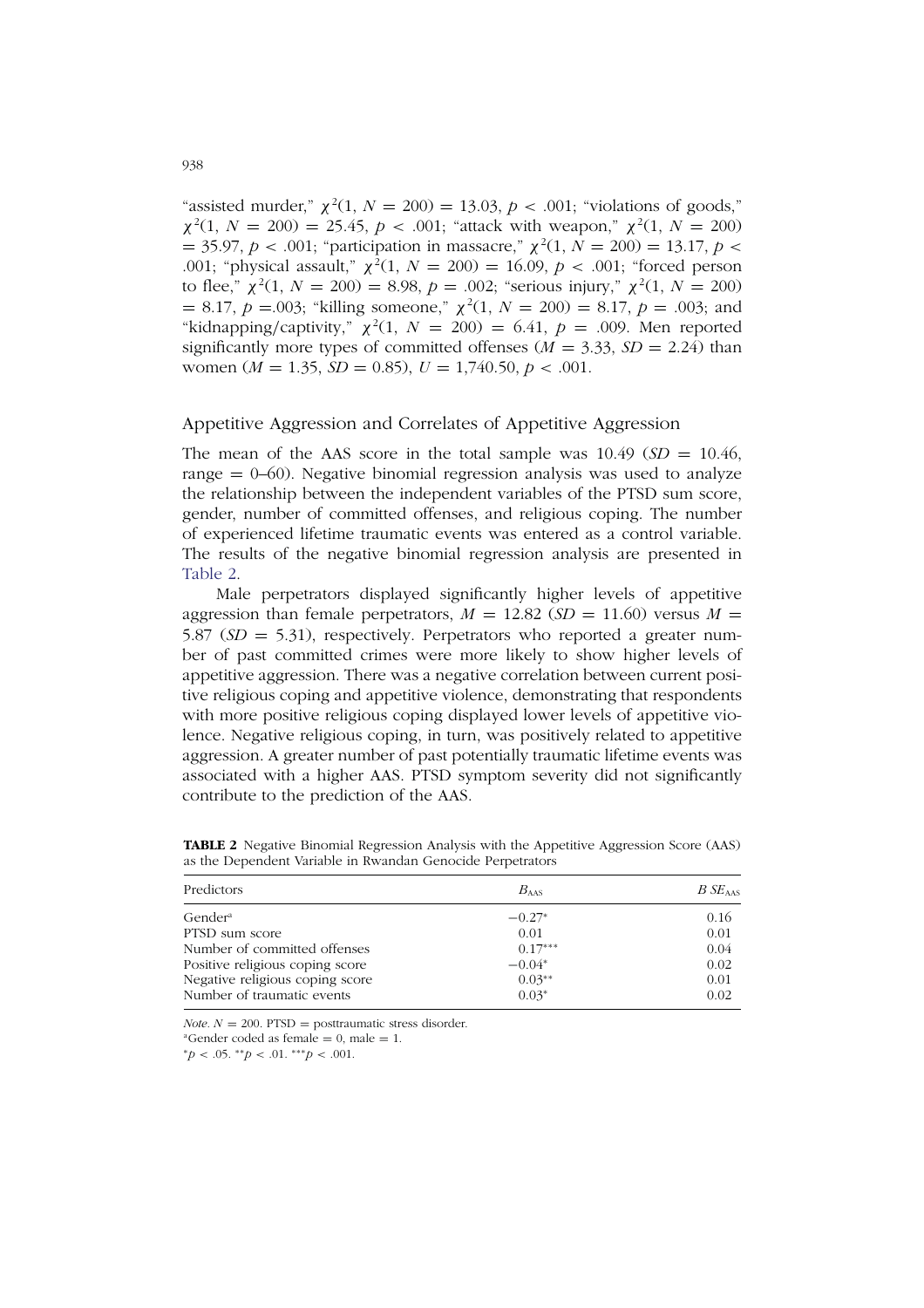#### DISCUSSION

The purpose of this study was to investigate rates of PTSD and levels of appetitive aggression among Rwandan genocide perpetrators who were doing community work as part of their punishment (so-called TIG). Moreover, we aimed at examining predictors of appetitive aggression. In Rwanda, perpetrators who confess at their trials and who are found guilty of participating in the genocide receive a reduction of their sentences and serve all or part of their sentence doing community service. Generally, participants reported low rates of PTSD and high levels of appetitive violence. Higher levels of appetitive aggression were associated with male gender, greater number of past committed offenses, lower levels of positive and higher levels of negative religious coping, and a higher number of lifetime traumatic events. PTSD symptom severity was unrelated to levels of appetite aggression.

Previous studies in Rwanda have consistently reported high rates of PTSD among adult survivors, 8 to 13 years following the genocide, ranging from 25% to 51% (Brounéus, 2010; Pham et al., 2004; Schaal et al., 2011). A recent study with imprisoned perpetrators found that 14% fulfilled diagnostic criteria for PTSD (Schaal et al., 2012). The study reported here demonstrates that diagnostic criteria for current PTSD were met by 5% of the perpetrators. There are several possible explanations for this difference in PTSD rates. One potential explanation is that perpetrators in the TIG camps reported exposure to fewer potentially traumatic events compared to the Schaal et al. (2012) study with imprisoned perpetrators. Another plausible explanation is that the enduring marginalization and stigmatization that people constantly experience in the prisons might aggravate their mental health problems. In contrast to prisoners, perpetrators in the TIG camps are reintegrated into society, which might better help them come to terms with their past.

Whereas some researchers have noted that the participation in intense violence against others might be considered to be potentially traumatizing and might also cause symptoms of PTSD (MacNair, 2002a; Staub, 2006), the results of this study indicate that few perpetrators (14%) identified a crime that they had committed as their most distressing event. Some authors have argued that humans might even enjoy violence and that violence itself might be fascinating and appealing for the perpetrators (Elbert et al., 2010; Nell, 2006). This concept has been defined as appetitive aggression (Elbert et al., 2010). Results of this study indicate that even though levels of appetitive aggression were high in perpetrators serving community work, they were lower than those reported in a previous study with imprisoned perpetrators (Weierstall et al., 2011). Although perpetrators in our study reported a wide range of committed offenses, contrary to the Weierstall et al. (2011) study, there were no perpetrators who had committed sexual offenses in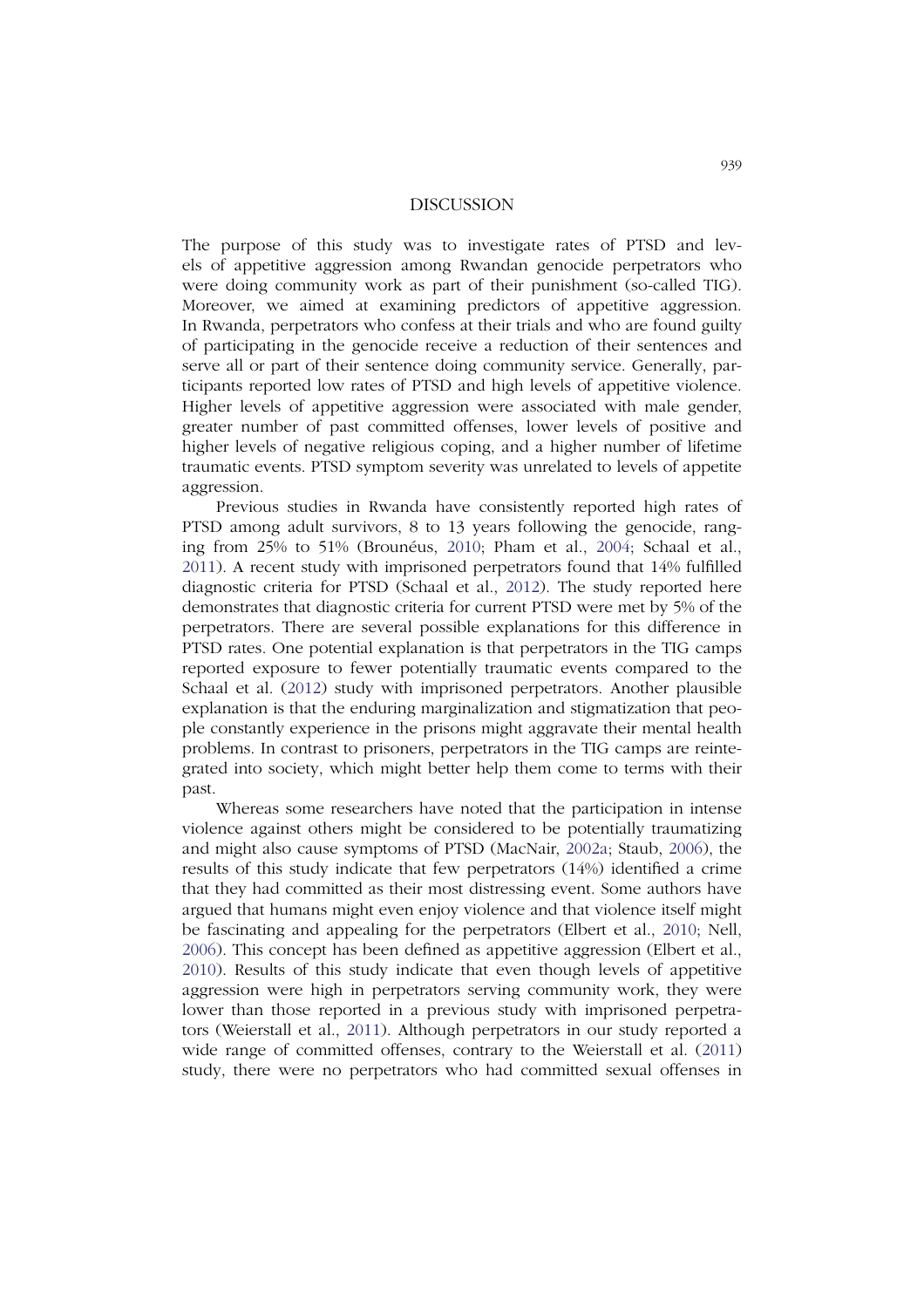this study population. In Rwanda, sexual offenders receive life imprisonment and are therefore excluded from the TIG system. It could be that the inclusion of sexual offenders might explain the elevated levels of appetitive aggression in imprisoned perpetrators. Moreover, it could be that the gradual reintegration into the community contributes to a reduction in appetitive aggression. Indeed, it has been reported that perpetrators who had spent more time in society after the genocide had lower levels of appetitive aggression (Weierstall et al., 2011).

As our second goal, we examined correlates of appetitive aggression. Levels of appetitive aggression were significantly associated with male gender, a greater number of committed offenses, lower levels of positive and elevated levels of negative religious coping, and higher lifetime trauma exposure. In contrast, the variable of PTSD symptom severity did not impact levels of appetitive aggression.

Several researchers have reported that an appetitive perception of violence might reduce the likelihood that a perpetrator develops severe mental health problems, including symptoms of PTSD (Elbert et al., 2010; Nadelson, 1992; Weierstall et al., 2011). Other studies have documented that involvement in atrocities is related to PTSD symptom severity (Beckham, Feldman, & Kirby, 1998; Breslau & Davis, 1987; MacNair, 2002b; Marx et al., 2010) and that participation in killing in particular can be a significant predictor of PTSD, even after controlling for combat exposure (MacNair, 2002b; Maguen et al., 2010). Contrary to our hypothesis, we found no relationship between appetitive aggression and symptom severity of PTSD. Others have also reported that there is no simple association between appetitive aggression and PTSD (Hecker et al., 2012). In general, studies have revealed that the inverse association between appetitive aggression and symptoms of PTSD was only present as long as the number of traumatic events did not exceed a certain threshold and that this resilience against mental illness wanes as the exposure to traumatic stressors exceeds this threshold (Weierstall et al., 2012).

We found that the male gender is a significant predictor of appetitive aggression. The results of this study therefore confirm the findings of previous studies that men are more likely than women to perceive violence as fascinating and appealing (Elbert et al., 2010; Hecker et al., 2012; Weierstall et al., 2011). This is in line with Nell (2006), who proposed a strongly male-gendered human blood lust. Evolutionary perspective supports the assumption that men, especially, display an innate disposition of appetitive aggression (Elbert et al., 2010; Nell, 2006). It has been argued that perpetrating violence and being cruel offer an evolutionary advantage and are associated with gratification in perpetrators (Nell, 2006). According to O'Neil and Harway (1997), male violence could be viewed as socialized components of the gender norms, which promote success and power and often reflect a method to restore pride and balance. The state of manhood could be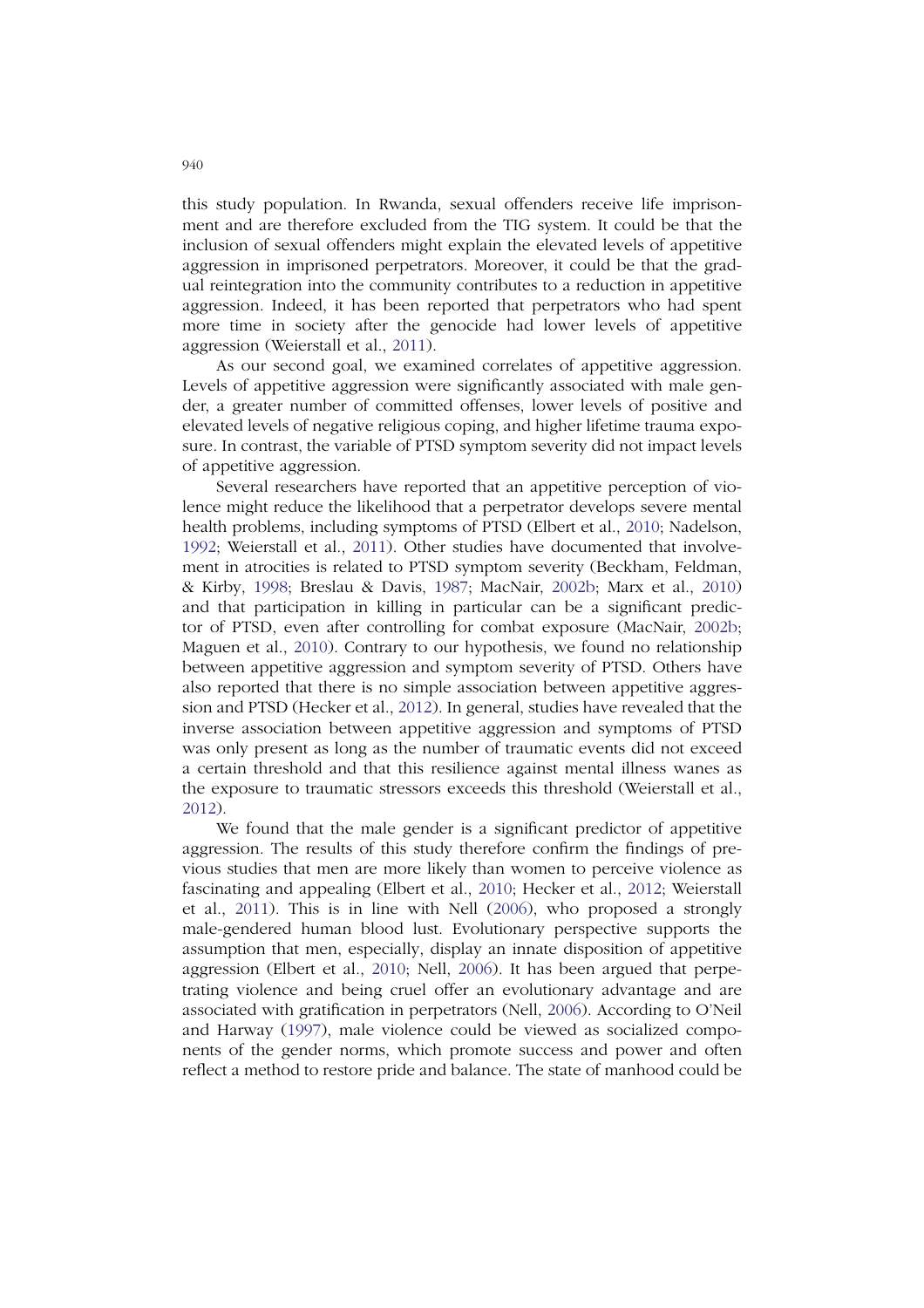considered as a precarious social status that continuously needs to be maintained (Vandello & Bosson, 2013). The anxiety in males over their gender status and the uncertainty about their ability to demonstrate manhood status might motivate a variety of maladaptive behaviors, including aggression (Vandello & Bosson, 2013).

In this study, those perpetrators who reported a greater number of different types of committed offenses had higher levels of appetitive aggression than those who reported fewer types of perpetrated violence. This finding aligns with previous studies that showed that the types of perpetrated violence were a significant predictor of appetitive aggression (Hecker et al., 2012; Weierstall et al., 2011). According to Holowka et al. (2012), the association between aggression and participation in atrocities—defined as behavior that people would consider excessively violent or brutal—is fully mediated by combat exposure.

Religion has been described as an impulse control system that prescribes socially acceptable behavior and cultural norms. Positive and negative religious coping styles have been proposed as two independent methods (Pargament et al., 1998). As expected, our study found that positive religious coping was a protecting factor for appetitive aggression and negative religious coping reinforced appetitive perceptions of violence. The participants with the highest levels of appetitive aggression were those who had high scores of negative religious coping and low scores of positive religious coping. That religiosity has a positive impact on aggression was stressed by Landau et al. (2002), who reported that secular respondents scored higher on aggressive behavior than their religious counterparts. There are several possible explanations for this relationship. One potential explanation is that religiosity might foster moral development. There is evidence that moral identity might explain the association between religious commitment and aggression (Hardy et al., 2012). Although it could be possible that positive religious coping facilitates the formation of moral processes and therefore protects against aggression, another plausible (and causally opposite) explanation might be that appetitive aggression increases negative religious coping. Such a relationship between killing and changes in moral injury and spirituality or religiosity was reported by Fontana and Rosenheck (2004).

In line with existing research, trauma exposure was found to increase the risk for appetitive aggression: Those perpetrators who reported a greater number of types of experienced traumatic events reported higher levels of appetitive aggression than those who reported fewer trauma experiences. Evidence on this relationship between trauma exposure and appetitive aggression has been reported by other researchers (Elbert et al., 2010; Weierstall et al., 2011, 2012). It is possible that negative feelings like hatred, anger, and the desire to take revenge resulting from self-experienced traumatic events could play a role in this process. According to Holowka et al.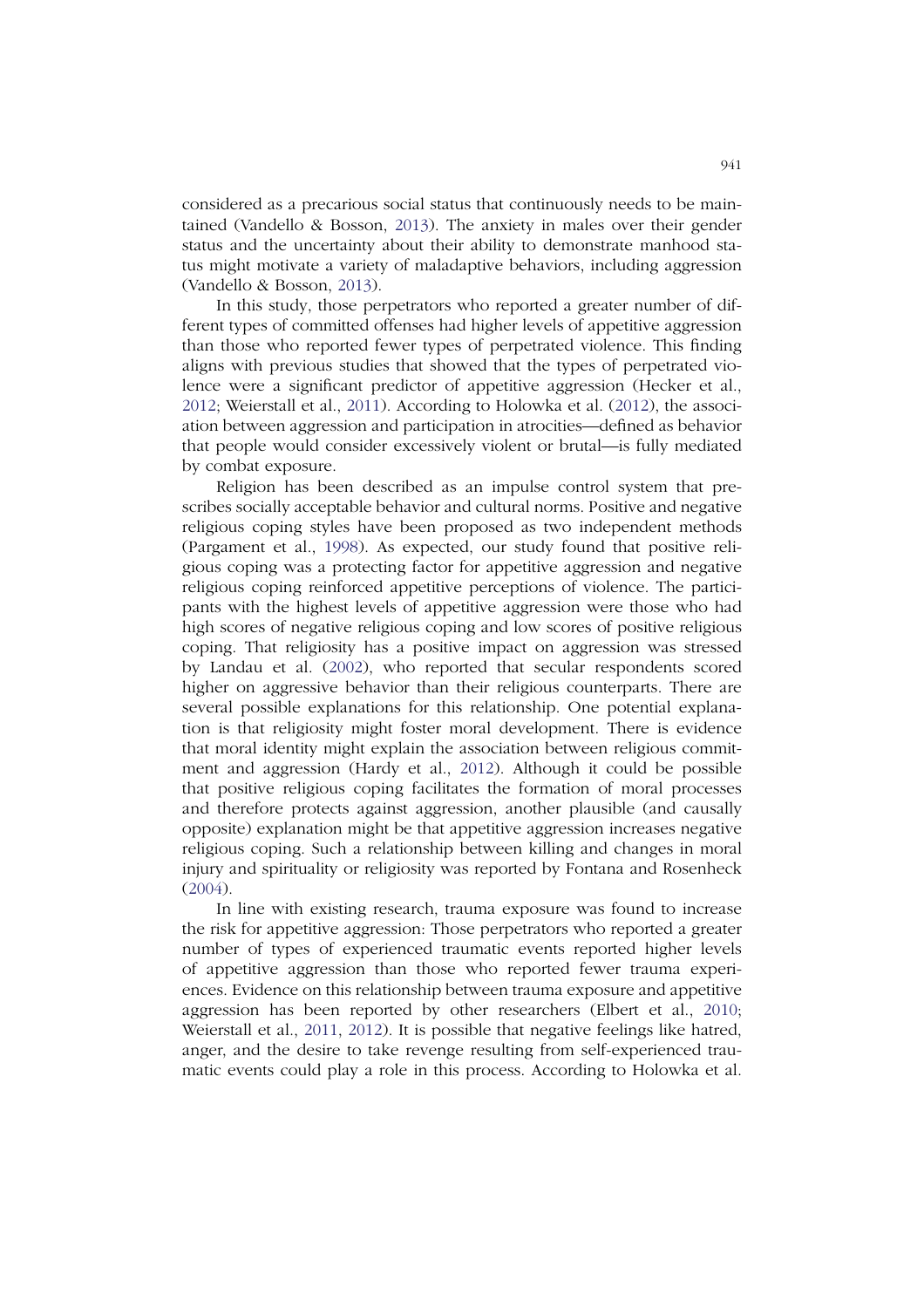(2012), exposure to heavy combat should be considered not only a risk factor for physical or mental illness, but also an important risk factor for the commitment of violent atrocities.

This study has a number of limitations. Due to the cross-sectional and retrospective nature of the design, it is impossible to establish causal relationships between the different variables. Moreover, socially desirable responses can never be completely ruled out. However, the participation of respondents was anonymous and questioning took place in an explicit research context, thereby reducing the likelihood of a strong bias. Finally, due to the retrospective self-reporting, response and memory biases are possible. Participants are not representative of all perpetrators. Therefore, findings should not be generalized to all Rwandan perpetrators, as the sample included perpetrators who all had confessed their crimes and did community work as part of their punishment. Moreover, the number of participants was not proportional to the total number of inmates in each camp. The sample did not include perpetrators who had committed sexual offenses.

In conclusion, this study shows that Rwandan genocide perpetrators who will be released into society after having served their community work display generally low rates of current PTSD but high levels of appetitive aggression. This finding suggests that there is a need for communitybased interventions, which include treatment elements to reduce levels of appetitive aggression and to restore psychological functioning. A recent pilot study with former Congolese ex-combatants demonstrated that symptoms of PTSD and levels of appetitive aggression can be successfully treated in perpetrators of mass violence (Hermenau, Hecker, Schaal, Maedl, & Elbert, 2013). Such effective treatments should be part of reintegration programs of perpetrators to facilitate a peaceful coexistence.

# ACKNOWLEDGMENTS

We would like to thank the respondents for their trust and openness and the TIG staff in Kigali for their support. We thank the following Rwandan psychologists for their help in data collection: Pierre Bisengimana, Emmanuel Hakizimana, Ernest Hakizimana, Felix Harindintwari, Peace Kabihogo, Marthe Niyonyaba, Agnes Nyirabizimana, Anatole Nzabakurana, Primitive Mukantiwari, and Léopold Rwemeraturame.

## FUNDING

Research was funded by the Deutsche Forschungsgemeinschaft (German Research Foundation).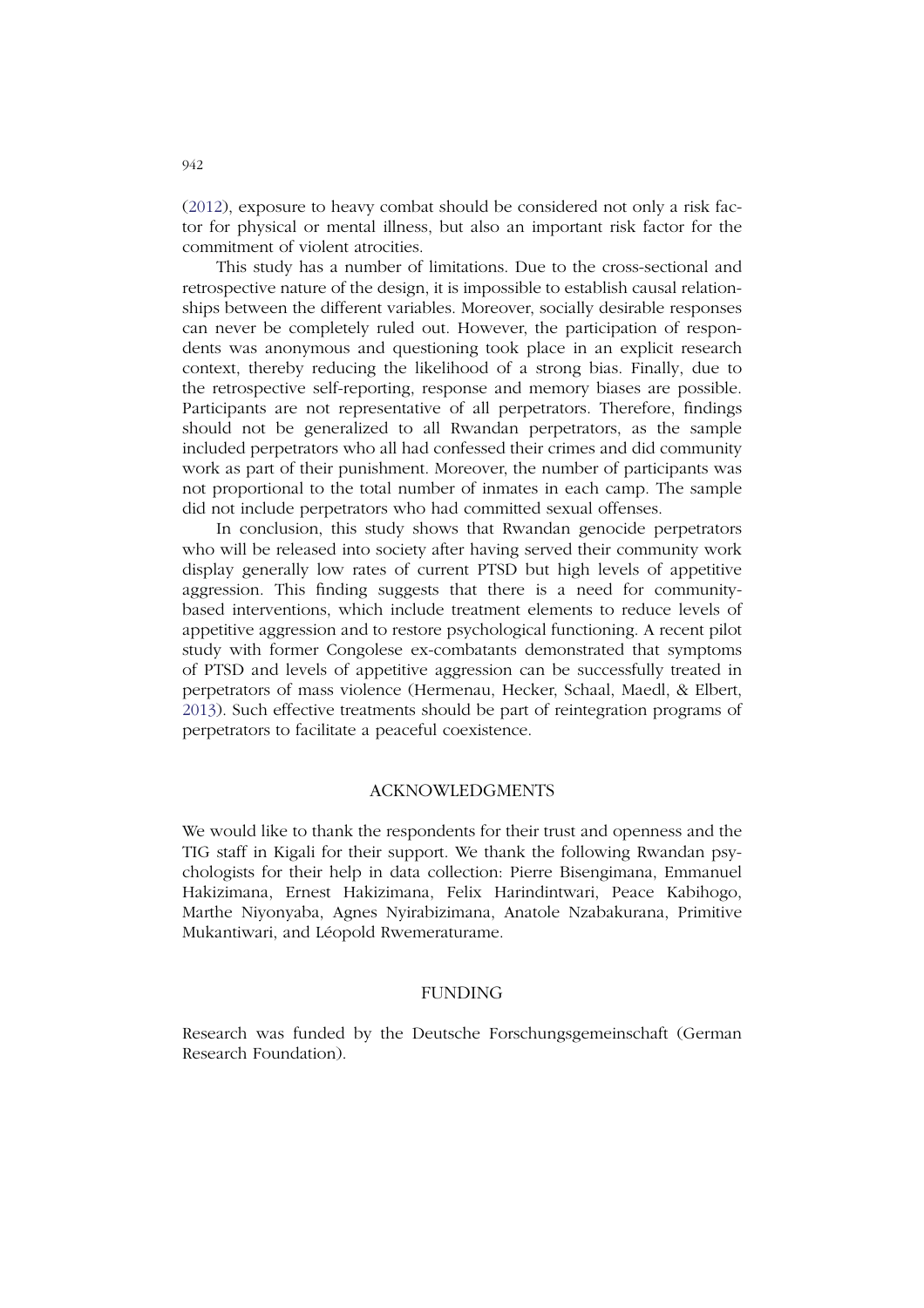#### REFERENCES

- Beckham, J. C., Feldman, M. E., & Kirby, A. C. (1998). Atrocities exposure in Vietnam combat veterans with chronic posttraumatic stress disorder: Relationship to combat exposure, symptom severity, guilt and interpersonal violence. *Journal of Traumatic Stress*, *11*, 777–785. doi:10.1023/A:1024453618638
- Breslau, N., & Davis, G. C. (1987). Posttraumatic stress disorder: The etiologic specificity of wartime stressors. *The American Journal of Psychiatry, 144*, 578–583. Retrieved from http://ajp.psychiatryonline.org/
- Brounéus, K. (2010). The trauma of truth telling: Effects of witnessing in the Rwandan Gacaca courts on psychological health. *Journal of Conflict Resolution*, *54*, 408–437. doi:10.1177/0022002709360322
- Dutton, D. G. (2007). *The psychology of genocide, massacres, and extreme violence: Why "normal" people come to commit atrocities*. Westport, CT: Praeger.
- Elbert, T., Weierstall, R., & Schauer, M. (2010). Fascination violence—On mind and brain of man hunters. *European Archives of Psychiatry and Clinical Neuroscience*, *260*, 100–105. doi:10.1007/s0
- Foa, E. B., & Tolin, D. F. (2000). Comparison of the PTSD Symptom Scale–Interview version and the Clinician-Administered PTSD Scale. *Journal of Traumatic Stress*, *13*, 181–191. doi:10.1023/A:1007781909213
- Fontana, A., & Rosenheck, R. (2004). Trauma, change in strength of religious faith, and mental health service use among veterans treated for PTSD. *Journal of Nervous and Mental Disease*, *192*, 579–584. doi:10.1097/01.nmd. 0000138224.17375.55
- Hardy, S. A., Walker, L. J., Rackham, D. D., & Olsen, J. A. (2012). Religiosity and adolescent empathy and aggression: The mediating role of moral identity. *Psychology of Religion and Spirituality*, *4*, 237–248. doi:10.1037/a0027566
- Hatzfeld, J. (2004). *Zeit der Macheten—Gespräche mit den Tätern des Völkermordes in Ruanda* [Machete season: The killers in Rwanda speak]. Giessen, Germany: Haland & Wirth.
- Hecker, T., Hermenau, K., Maedl, A., Elbert, T., & Schauer, M. (2012). Appetitive aggression in former combatants—Derived from the ongoing conflict in DR Congo. *International Journal of Law and Psychiatry*, *35*, 244–249. doi:10.1016/j.ijlp.2012.02.016
- Hermenau, K., Hecker, T., Schaal, S., Maedl, A., & Elbert, T. (2013). Addressing posttraumatic stress and aggression by means of narrative exposure: A randomized controlled trial with excombatants in the eastern DRC. *Journal of Aggression, Maltreatment & Trauma*, *22*, 916–934. doi:10.1080/10926771.2013.824057
- Holowka, D. W., Wolf, E. J., Marx, B. P., Foley, K. M., Kaloupek, D. G., & Keane, T. M. (2012). Associations among personality, combat exposure and wartime atrocities. *Psychology of Violence*, *2*(3), 260–272.
- Landau, S. F., Björkqvist, K., Lagerspetz, K. M. J., Österman, K., & Gideon, L. (2002). The effect of religiosity and ethnic origin on direct and indirect aggression among males and females: Some Israeli findings. *Aggressive Behavior*, *28*, 281–298. doi:10.1002/ab.80006
- Leach, M. M., Berman, M. E., & Eubanks, L. (2008). Religious activities, religious orientation, and aggressive behavior. *Journal for the Scientific Study of Religion*, *47*, 311–319. doi:10.1111/j.1468-5906.2008.00409.x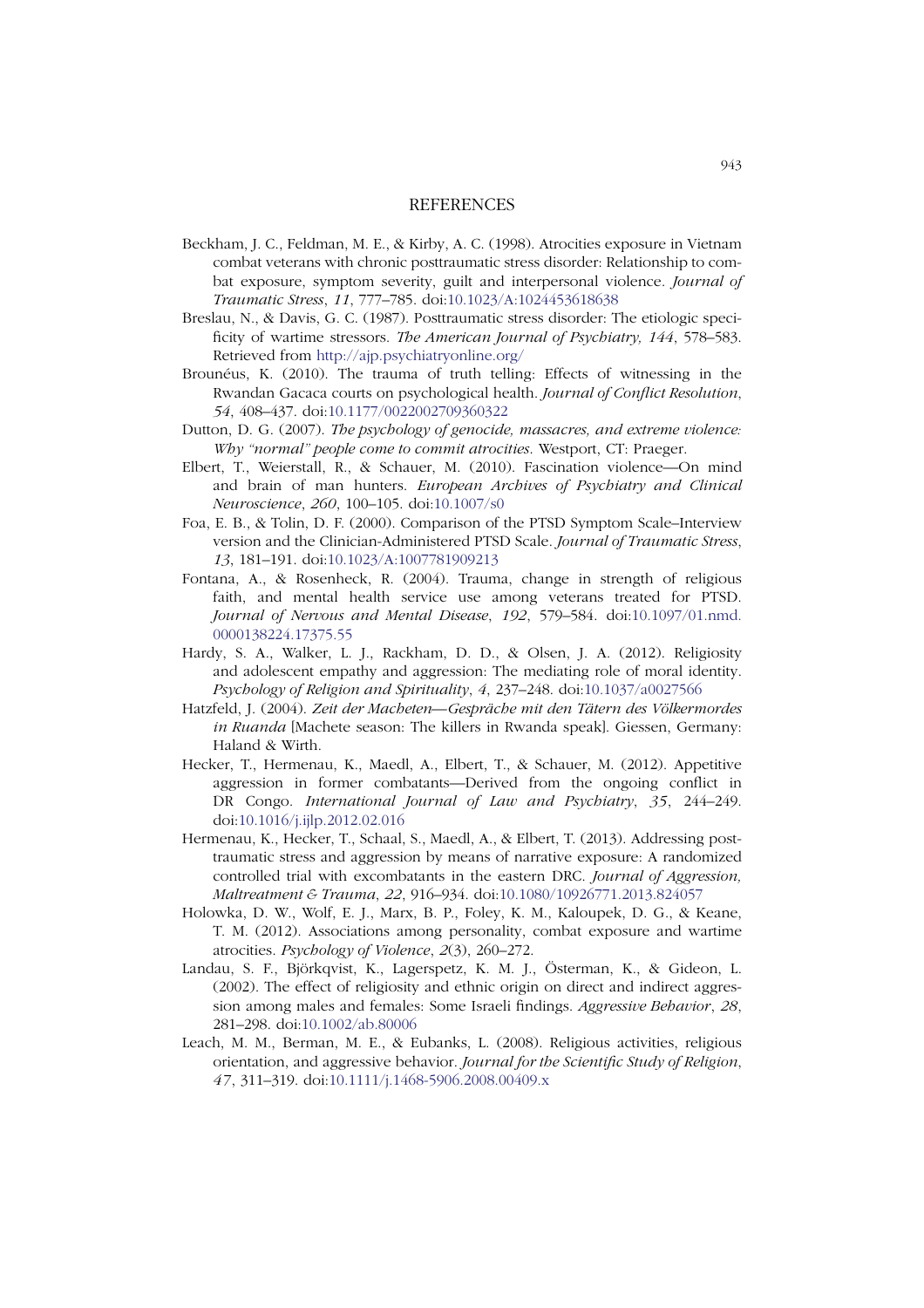- Maguen, S., Lucenko, B. A., Reger, M. A., Gahm, G. A., Litz, B. T., Seal, K. H., ... Marmar, C. R. (2010). The impact of reported direct and indirect killing on mental health symptoms in Iraq War veterans. *Journal of Traumatic Stress*, *23*, 86–90. doi:10.1002/jts.20434
- Marx, B. P., Foley, K. M., Feinstein, B. A., Wolf, E. J., Kaloupek, D. G., & Keane, T. M. (2010). Combat-related guilt mediates the relations between exposure to combat-related abusive violence and psychiatric diagnoses. *Depression and Anxiety*, *27*, 287–293. doi:10.1002/da.20659
- MacNair, R. M. (2002a). *Perpetration-induced stress*. London, UK: Praeger.
- MacNair, R. M. (2002b). Perpetration-induced traumatic stress in combat veterans. *Peace and Conflict: Journal of Peace Psychology*, *8*, 63–72. doi: 10.1207/S15327949PAC0801\_6
- Moshman, D. (2011). Identity, genocide, and group violence. In S. J. Schwartz, K. Luyckx, & V. L. Vignoles (Eds.), *Handbook of identity theory and research* (pp. 917–932). New York, NY: Springer.
- Nadelson, T. (1992). Attachment to killing. *Journal of the American Academy of Psychoanalysis, 20*, 130–141. Retrieved from http://www.aapdp.org/
- Nell, V. (2006). Cruelty's rewards: The gratifications of perpetrators and spectators. *Behavioral and Brain Sciences*, *29*, 211–257. doi:10.1017/S0140525X06009058
- O'Neil, J. M., & Harway, M. (1997). A multivariate model explaining men's violence toward women. *Violence Against Women*, *3*, 182–203. doi: 10.1177/1077801297003002005
- Pargament, K. I., Smith, B. W., Koenig, H. G., & Perez, L. (1998). Patterns of positive and negative religious coping with major life stressors. *Journal for the Scientific Study of Religion*, *37*, 710–724. doi:10.2307/1388152
- Pham, P. N., Weinstein, H. M., & Longman, T. (2004). Trauma and PTSD in Rwanda: Implications for attitudes toward justice and reconciliation. *Journal of the American Medical Association*, *292*, 602–612. doi:10.1001/jama.292.5.602
- Scarpa. A. (2003). Community violence exposure in young adults. *Trauma Violence Abuse*, *4*, 210–227. doi:10.1177/1524838003004003002
- Schaal, S., & Elbert, T. (2006). Ten years after the genocide: Trauma confrontation and posttraumatic stress in Rwandan adolescents. *Journal of Traumatic Stress*, *19*, 95–105. doi:10.1002/jts.20104
- Schaal, S., Jacob, N., Dusingizemungu, J.-P., & Elbert, T. (2010). Rates and risks for prolonged grief disorder in a sample of orphaned and widowed genocide survivors. *BMC Psychiatry*, *10*, 55. doi:10.1186/1471-244X-10-55
- Schaal, S., Jacob, N., Dusingizemungu, J.-P., & Elbert, T. (2011). Rates of trauma spectrum disorders and risks of posttraumatic stress disorder in a sample of orphaned and widowed genocide survivors. *European Journal of Psychotraumatology*, *2*, 6343. doi:10.3402/ejpt.v2i0.6343
- Schaal, S., Weierstall, R., Dusingizemungu, J.-P., & Elbert, T. (2012). Mental health 15 years after the killings in Rwanda: Imprisoned perpetrators of the genocide against the Tutsi versus a community sample of survivors. *Journal of Traumatic Stress*, *25*, 446–453. doi:10.1002/jts.21728
- Schauer, M., Neuner, F., & Elbert, T. (2011). *Narrative exposure therapy: A shortterm treatment for traumatic stress disorders* (2nd rev. and expanded ed.). Cambridge, MA: Hogrefe.